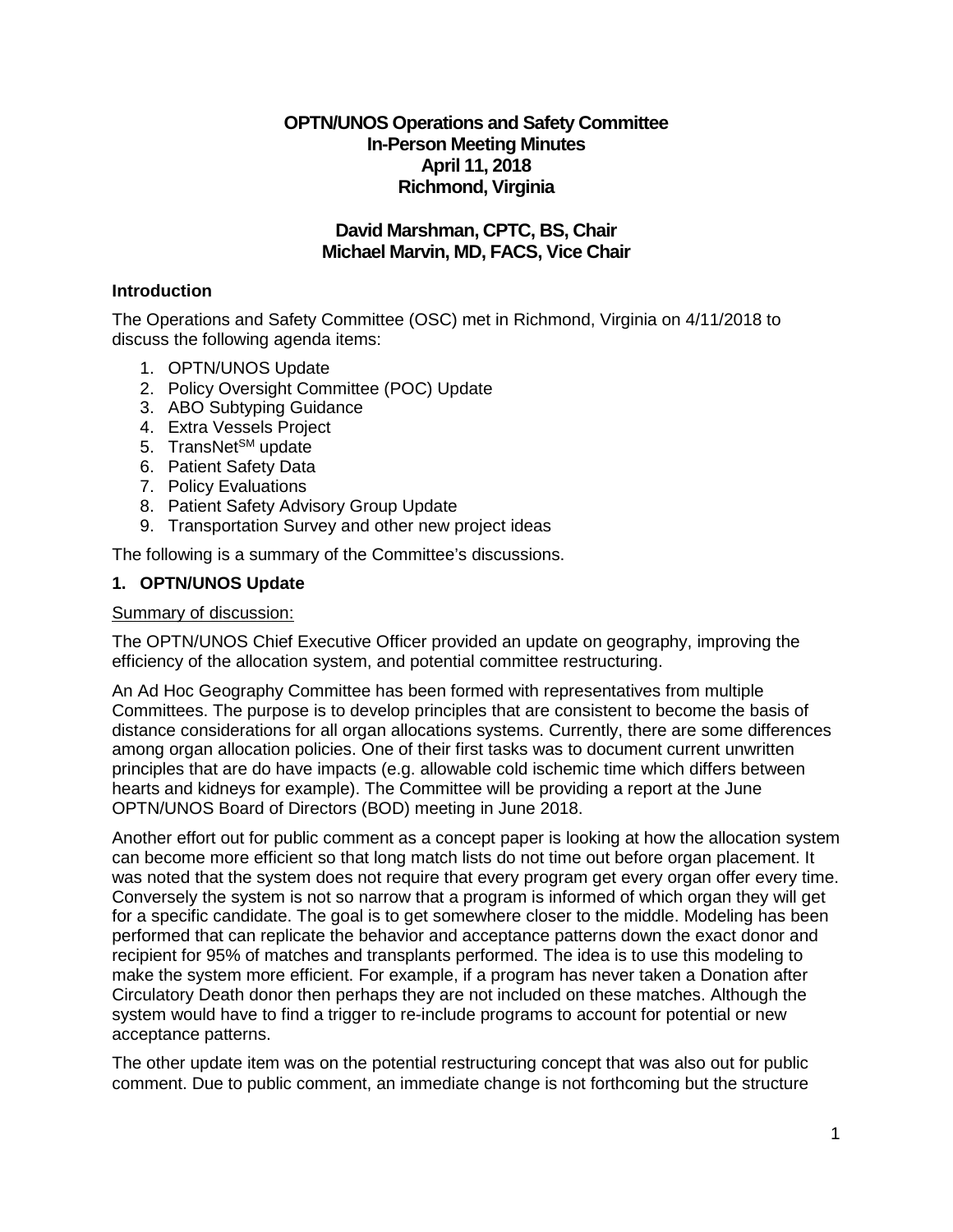has never been evaluated. There will be a pilot developed as a proof of concept to create an expert council.

# **2. Policy Oversight Committee (POC) Update**

# Summary of discussion:

The Committee received an update on the Policy Oversight Committee (POC) from the vice chair who serves on this group. All vice chairs serve on the POC. Their job is to review all projects submitted by Committees. They do the following:

- 1. Assign the project to the correct primary strategic goal (1-5)
- 2. Continue to work towards alignment of the project portfolio with the OPTN Strategic Plan
- 3. Prioritize resources
- 4. Ensure collaboration with key stakeholders and provide feedback to sponsoring committees
- 5. Make a recommendation to the Executive Committee

The OPTN Strategic Plan designates the amount of resources that are targeted per goal (e.g. 40% of efforts for goal 1 which is to increase the number of transplants). It can be difficult to prioritize. The Committee recently heard the proposal for next OPTN Strategic Plan (2018- 2021). The POC has reviewed and recommended seven new projects since October 2017. The POC also has reviewed and prioritized Goal 2 projects (equity in access) and in particular multiorgan allocation projects.

In May, the POC will review entire committee project portfolio (all ongoing projects). The current project alignment, displayed in a Tableau dashboard, was shown. Currently, public comment just finished for 12 proposals, including two OSC proposals (Subtyping guidance and Extra Vessels).

# Next steps:

The Committee will continue to discuss POC updates at their in-person meetings or at other times as needed.

# **3. ABO Subtyping Guidance**

The Committee considered public comments and a final version of the revised guidance proposal out for spring 2018 public comment ending March 23, 2018.

# Data Summary:

The Committee was shown data that 538 donors were reported with a subtype in 2017, representing 3.3% of all blood types. Use of subtyped deceased donors since implementation of the new Kidney Allocation System (KAS) grew from 19 (pre-KAS 12/4/2013-12/3/2014) to 214 (2017).

# Summary of discussion:

The Committee reviewed the following:

1. Public Comment Summary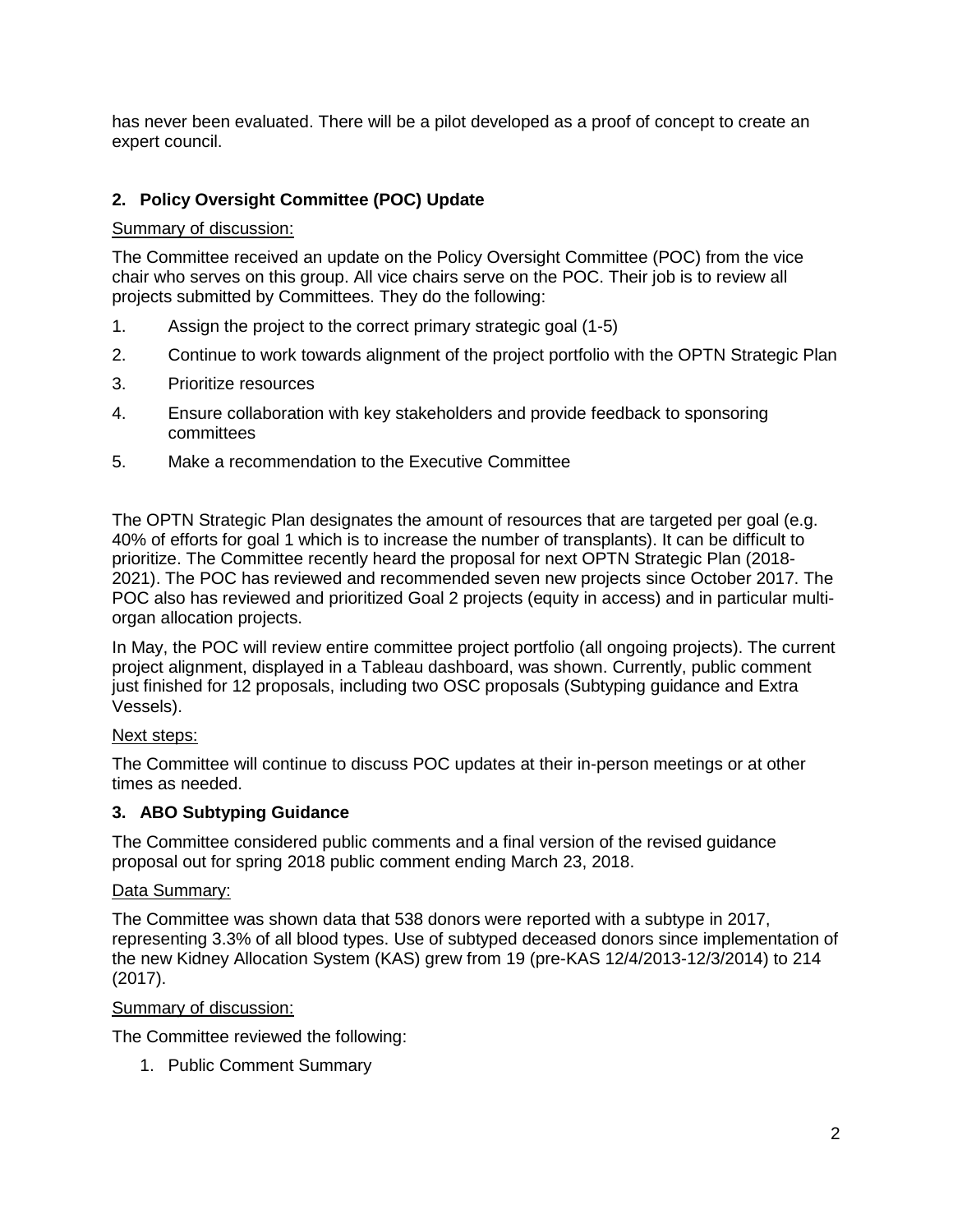- 2. Comparison between public comment version of guidance and post-public comment edits
- 3. Version of guidance if passed as proposed

The guidance document was well received during public comment. All regions supported the guidance as part of the consent agenda. The Kidney and Membership and Professional Standards Committees (MPSC) supported the proposal. Five professional societies: American Society for Histocompatibility and Immunogenetics (ASHI), American Society of Transplantation (AST), American Society of Transplant Surgeons (ASTS), Association of Organ Procurement Organizations (AOPO) and North American Transplant Coordinators Organization (NATCO) expressed support for the proposal.

The Committee had asked for specific feedback on whether the document addressed concerns sufficiently. Two comments were discussed. ASHI had suggested consideration of the American Association of Blood Banks (AABB) standard that neonates do not fully express red blood cell (RBC) antigens until 2-4 years of age however they were in agreement with the guidance suggestion to consult with the local blood bank if that was decided. In fact, the Subtype Work group had specifically discussed the AABB recommendation and decided against use due to concerns that the top age would be used without enough evidence to do so thus limiting donors who would be subtyped. The Committee agreed with this decision.

The AST asked that the emphasis be on what not to do in subtyping. The Committee agreed and text was edited for the current version and bolded at the bottom of the key points section.

The Committee reviewed the following post public comment changes.

- Use of word "type" versus "group"
- Placement of key points only up front
- Bolding last key point and rewording what not to do
- Adding bullet to be careful not to confuse with Rh factor results
- Adding more bullets on common issues
- Adding additional package insert language and citations
- Rewording caution for "weak" results
- Editing for style/clarity

During the in-person meeting, the Committee made several additional edits to further clarify areas of confusion. The Committee voted (17 yes, 0 no, 0 abstain) to send the guidance document to the OPTN/UNOS BOD for consideration at their June 2018 meeting.

A situation where a transplant program completed subtyping after the Organ Procurement Organization (OPO) had completed subtyping was mentioned during the national public comment webinar. As part of the regional update, Committee members shared that this would be considered a discrepant result and then OPOs would need to allocate based on primary blood type. Follow up to this concern will be further discussed during the patient safety part of the agenda.

# Next steps:

Send the guidance document "Guidance for ABO Subtyping Organ Donors for Blood Types A and AB" to the OPTN/UNOS BOD for approval and then distribution if approved.

# **4. Extra Vessels Project**

The Committee considered public comments and a final version of the extra vessels policy and programming proposal out for spring 2018 public comment ending March 23, 2018.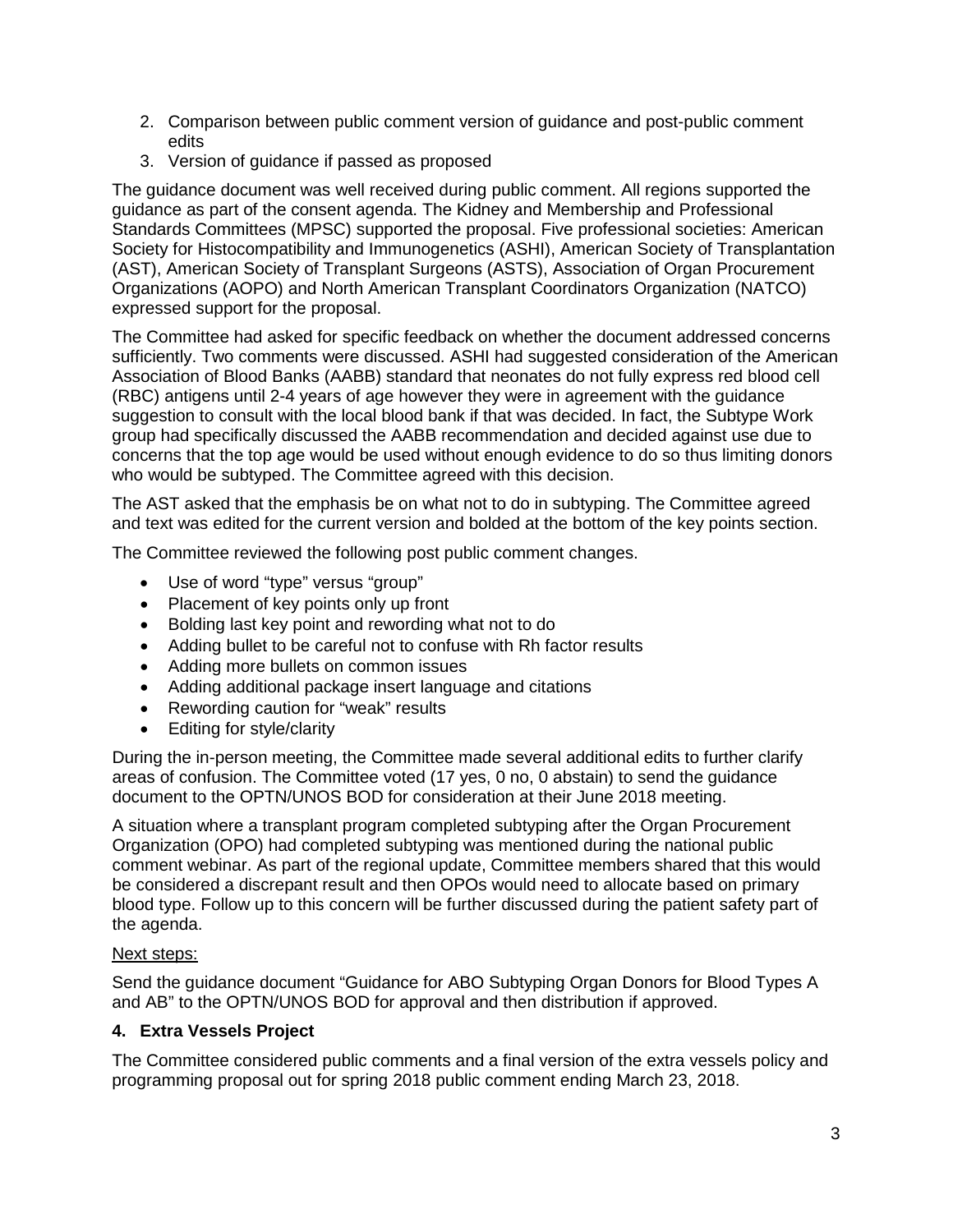# Data summary:

The Committee reviewed data from the TIEDI® extra vessels disposition database. Between January 1, 2016 – December 31, 2017, 99.8% of donors with at least one organ reported as sent with vessels were reported in the database. A total of 19,248 dispositions were reported and 3,618 were used in transplant. Nearly 80% were reported as destroyed. Less than 1% were reported as sent to another hospital. Of the extra vessels transplanted in the two-year period, 2,801 were into the intended recipient and 710 were used in secondary recipients. Roughly 14% met criteria for Public Health Service (PHS) Increased Risk. Other factors such as late reports or storing prohibited extra vessels were reviewed. There was a relative decrease (11.6% to 8.6%) in extra vessels reported late from 2016 to 2017.

The Committee was shown data comparing cross-clamp versus recovery date data in DonorNet<sup>®</sup> and TransNet<sup>SM</sup>. The cross-clamp date is different than recovery date in 6% of cases in both DonorNet and TransNet. Dates varied more greatly in TransNet than in DonorNet. The date differences can cause issues with the expiration date of extra vessels.

#### Summary of discussion:

1. Public Comment Summary

2. Comparison between public comment version of policy proposal and post-public comment edits

- 3. Version of policy if passed as proposed
- 4. Draft of extra vessels labels

The proposal did well in public comment. All regions unanimously supported the proposal. The OPO Committee and the Ad Hoc Disease Transmission Advisory Committee (DTAC) supported the proposal. The MPSC supported the proposal but had some concerns. Five professional organizations supported the proposal (AOPO, AST, ASTS, ASHI, and NATCO). The Committee asked for specific feedback on what other infectious disease tests do OPOs perform due to travel history or local protocols that are not required by OPTN policy. The DTAC, AST, and Region 2 requested that Strongyloides be added to DonorNet.

The Committee discussed three public comment themes:

- 1. Concerns about transplant programs training and successfully implementing a TransNet scan
- 2. Suggestions to improve communications
- 3. Requests to revisit policies related to infectious disease verification and storage of extra vessel

The Committee discussed how transplant TransNet implementation might have challenges and potential strategies to address these concerns. In addition, policy will not mandate use. The scan will be one of three options (TransNet scan, DonorNet, or paper) to access infectious disease results not printed on the extra vessels label. The Committee will be programming OPO access to extra vessels data in order to help improve communications. The Committee did modify and clarify what infectious disease results do need to be verified for extra vessels when using in a procedure other than the original transplant where the extra vessels were sent with the organ.

The Committee discussed two additional concerns related to extra vessels that emerged in public comment: issues with the recovery date and extra vessels requested by transplant programs without being sent with an organ. Committee leadership discussed the recovery date concern with OPO Committee leadership. The issue is when the recovery date and cross clamp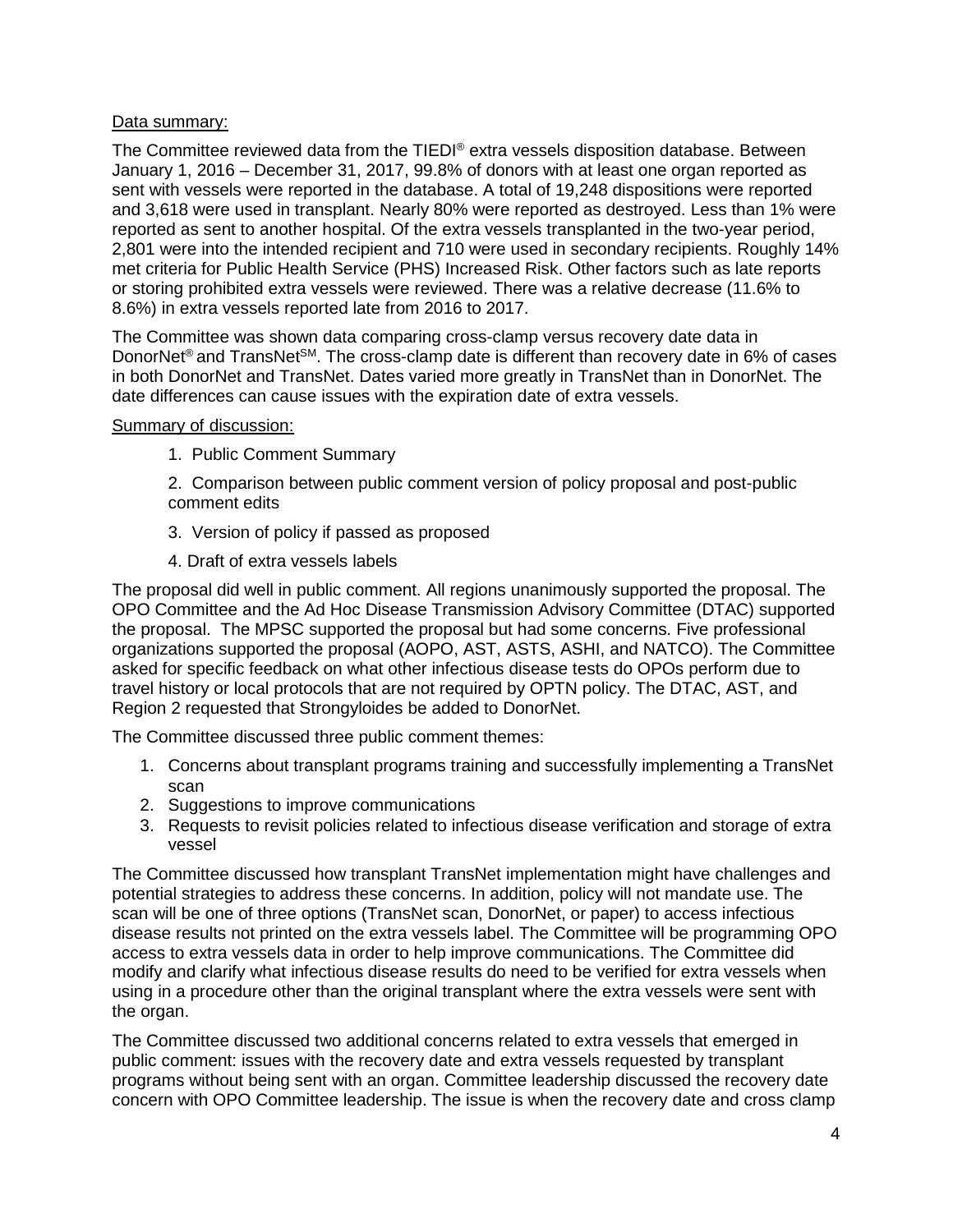date are not the same, then the transplant hospital can have issues with the vessels expiration date being miscalculated. Recovery date is not defined in policy but is defined in help documentation as the date the donor enters the operating room (OR). The plan is to develop a policy definition and define recovery date as the cross clamp date. Because of the potential data implications, this will not be made as a post-public comment change. The Committee plans to pursue a continuation project for fall 2018 public comment.

Another concern discussed was when extra vessels are requested for candidates, such as those that are scheduled to receive a living donor organ, outside of being sent with a recovered organ for an identified intended recipient. The Committee discussed this issue. OPTN/UNOS Policy is currently silent on the issue but staff had answered previous inquiries that there is no prohibition against this practice. The Committee discussed the proposed federal public comment when extra vessels for organ transplant were transferred from Food and Drug Administration (FDA) Health Resources and Services Administration (HRSA) authority. In this proposal, the HRSA written response indicated that they intended that the extra vessels could be used for living donors and other organ transplants other than the intended recipient but that they would not make the rules for these situations. The Committee decided to pursue a data request to identify the frequency of this occurrence and then identify next steps.

The Committee reviewed changes made post-public comment in response to comment or other analysis. They discussed further clarifying and moving extra vessels verification policy to the section for ABO verification. Additional edits for clarity were made. The Committee discussed and decided to remove the requirement for recipient infectious disease verification as it can give the false impression that positive extra vessels can be stored and used. They also discussed whether recipient verification was needed for Hepatitis B core antibody status since positive donor extra vessels in this situation can be stored and used. It was discussed that when using these extra vessels in a secondary recipient it is often an emergent situation and the use is often life or organ saving and that the recipient status will not be a deciding factor in their use. The Committee decided to not require recipient verification of infectious disease results. Donor infectious disease result verification will be modified from "all" to hepatitis B (HBV) and hepatitis C (HCV) results when using in secondary recipients or procedures other than the original transplant.

The Committee was shown discrepancies in infectious disease testing names. To achieve consistency in some donor forms and the extra vessels labels, the term anti-HBc is proposed be used to reflect HBV core antibody results. This is the standard term used by the Centers for Disease Control and Prevention (CDC) and is recommended to avoid confusion with surface antibody or antigen shorthand terms. The Committee agreed with this change.

The Committee finished reviewing all proposed policy language with attention to post public comment edits.

The Committee also reviewed the proposed business requirements for proposed information technology (IT) changes. These include changes to DonorNet, TIEDI, and TransNet. Strongyloides will be added to DonorNet infectious disease screening tab (as an optional test result). The "unknown" test result option for donor forms will be retired. In TIEDI, OPOs will be given access to extra vessels dispositions for those they have recovered. The Deceased Donor Registration (DDR) form will also have Strongyloides added and unknown retired. In TransNet, programming will be done for the new extra vessels label requirements. A bar code will be added to allow for scan access to results in DonorNet not printed on the label.

The Committee voted (17 yes, 0 no, 0 abstain) to send the extra vessels proposal to the OPTN/UNOS BOD for consideration at their June 2018 meeting.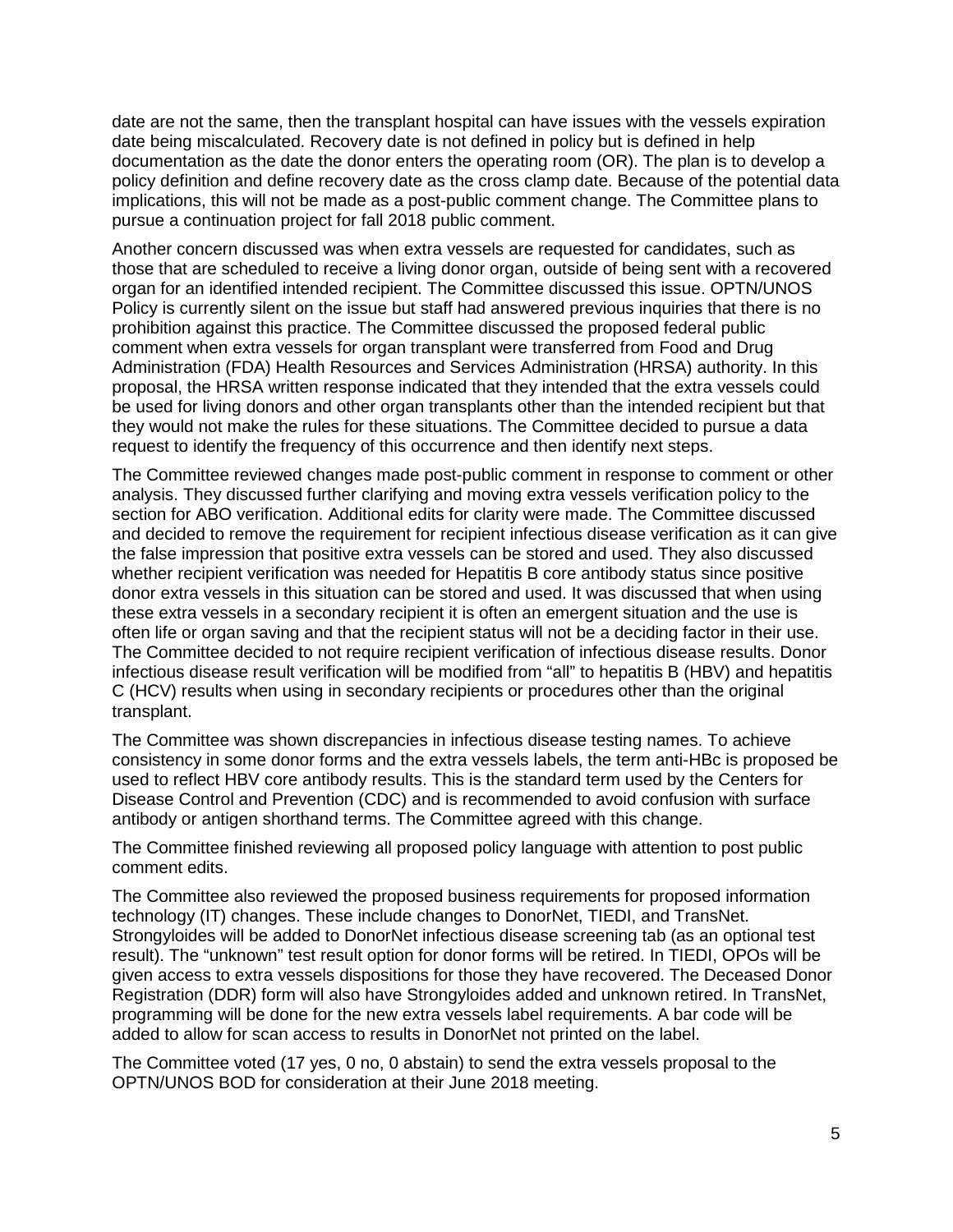# Next steps:

- Send the proposal "Extra Vessels: Reducing Reporting Burdens and Clarifying Policies" to the OPTN/UNOS Board of Directors for consideration and approval
- Submit research data request to HRSA to analyze the frequency of extra vessels used in living donor procedures and where extra vessels are sent without an organ
- Develop proposal for a policy definition for recovery date for fall 2018 public comment

# **5. TransNet update**

Mandatory use of TransNet for OPOs continues to be monitored. The Committee continues to follow and promote TransNet pilot use among transplant hospitals.

# Data summary:

TransNet data use among OPOs was reviewed. There were no patterns of non-use identified among OPOs. The staff acknowledged some versioning issues were likely related to some dips in use in November but that overall data use is in the high  $90<sup>th</sup>$  percentile and has largely remained at that level following mandatory implementation.

#### Summary of discussion:

Staff shared that fixes needed since the operating systems changes in November have been released. There will likely be more release. Transplant hospital pilots continue, however, there have not been many new or full adapters as the process to gain approvals at the hospital level take significant effort and time.

#### Next steps:

The TransNet Work Group will continue to meet monthly. They will consider extra vessels label design options for TransNet and make recommendations to the full Committee.

# **6. Patient Safety Data**

The Committee conducted their semi-annual review of aggregate patient safety situation event data reported to the OPTN.

# Data summary:

In 2017, there were 268 events reported and 172 were reported online through the Improving Patient Safety (IPS) portal. Nearly half (n= 125) were self-reported. Aggregate data on common categories such as transplant process/procedure, data entry, living donor, and communication events were reviewed in more detail. There were 44 non-recoveries of an organ associated with an event during 2016-2017. The majority were living donor aborted procedures. There were 31 discard events most commonly related to transplant process/procedure situations and packaging/shipping issues during that time frame. In addition, there were 24 events associated with additional cold ischemia time. Most were due to packaging/shipping and transportation issues.

#### Summary of discussion:

The Committee reviewed the data and identified questions and events related to the transplant process/procedure category that they will discuss further when considering educational referrals.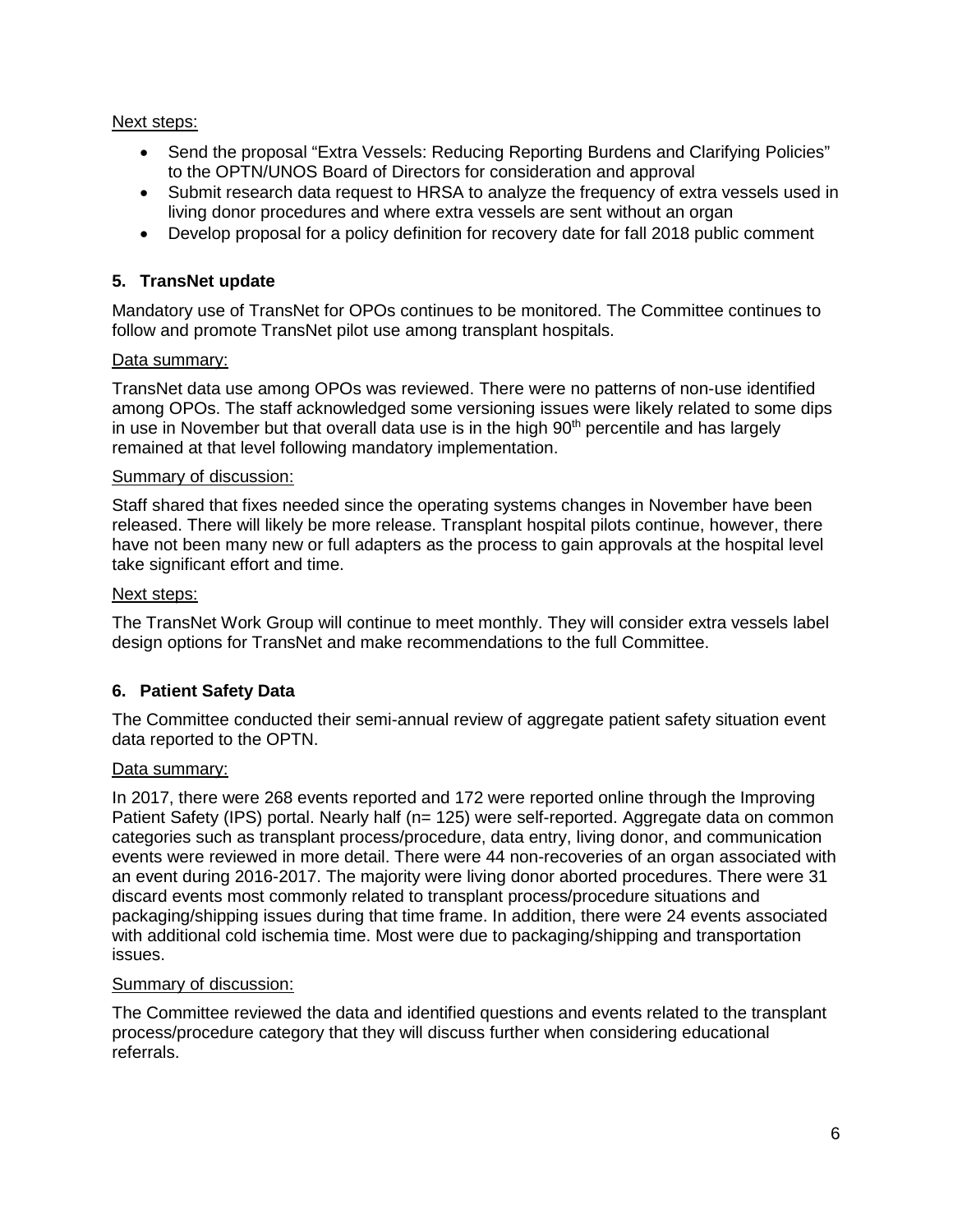# Next steps:

The Committee will continue to review patient safety event aggregate data every six months as part of a standing data request.

# **7. Policy Evaluations**

The Committee reviewed data from the ABO policy evaluation.

# Data summary:

Patient safety situation data potentially related to ABO processes were reviewed. There were some process situations identified related to verification and identification. Data related to ABO data entry as well as packaging, labeling, and testing were also discussed. The majority of reports in these areas were not ABO related. Data were reviewed for candidates transplanted that did not appear on a match run. There were 97 cases between July 1, 2016 and December 31, 2017 representing 0.2% of all deceased donor transplants performed. The majority were directed donations (n= 77). Candidate and donor ABO discrepancies were also reviewed. There were 0.1% discrepancies on the candidate side and 0.4% discrepancies on the donor side.

# Summary of discussion:

The Committee discussed these data during patient safety advisory group update in conjunction with educational referrals from the MPSC and Member Quality (MQ).

# Next steps:

The Committee will continue periodic updates of the ABO policy evaluation.

# **8. Patient Safety Advisory Group Update**

The Patient Safety Advisory Group continued its review of patient safety data and educational referrals to develop educational products for the transplant community to help share effective practices and preventive strategies. The most recent module released was related to posttransplant testing following transplantation of increased risk organs.

# Summary of discussion:

The full Committee reviewed several items referred that were related to ABO and subtyping process and procedures. A subtyping issue was brought up on a national webinar regarding discrepant results. Other situations involved process gaps in patient identification and following established verification procedures. In addition, documentation issues continue to emerge with ABO verification. The Committee discussed how these types of errors can occur. The referrals will be further evaluated and member education developed by the Patient Safety Advisory Group.

# Next steps:

The Patient Safety Advisory Group will further evaluate the referrals. They will consider if any warrant policy, guidance, or programming prevention strategies and report back to the full Committee. They will work with Professional Education to develop a safety education product based on the referral.

# **9. Transportation Survey and other new project ideas**

The Committee has developed a poster accepted for the Transplant Management Forum (TMF) that summarizes the transportation survey data results.

# Next steps: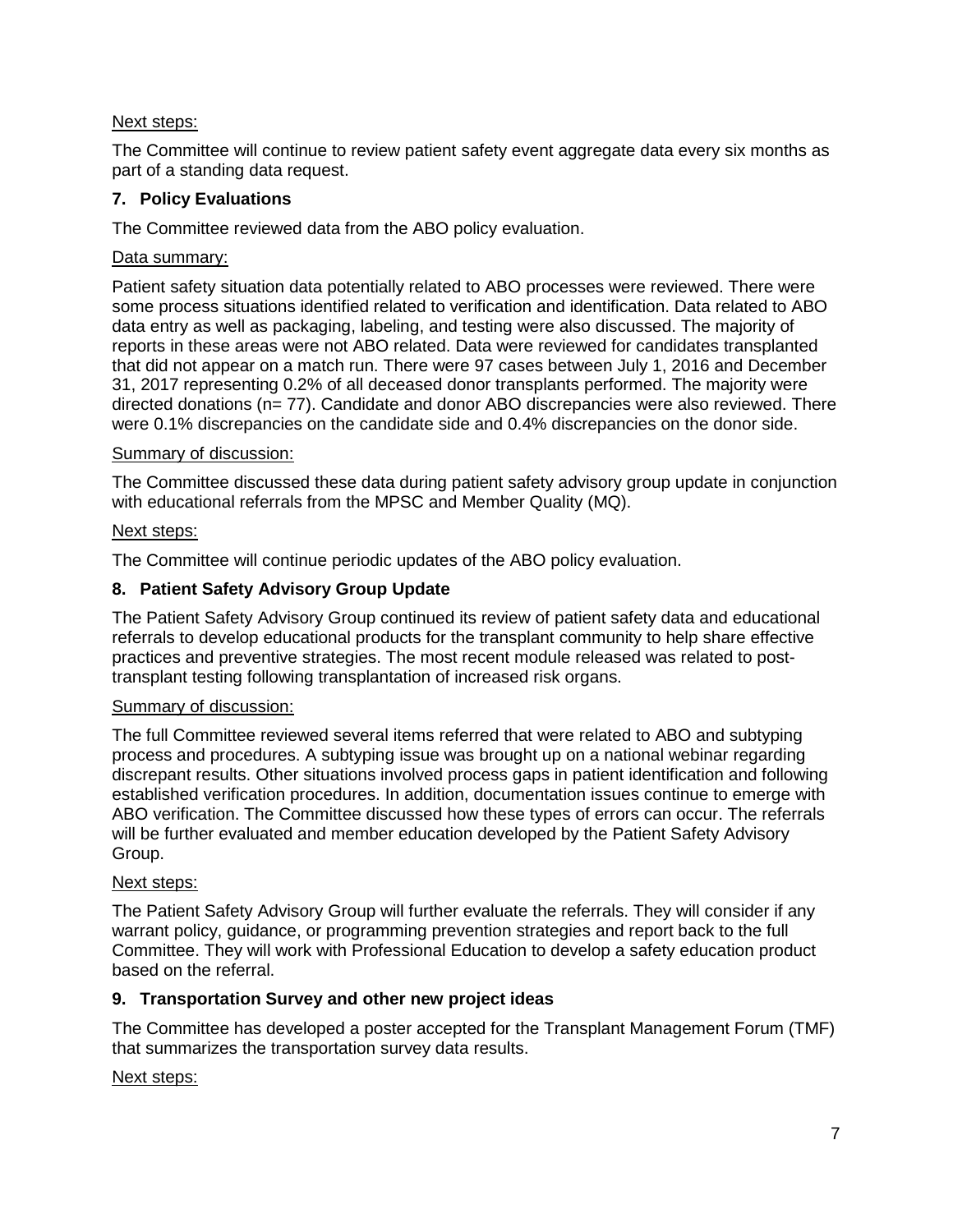Discuss transportation survey results at the TMF poster session.

# **Upcoming Meeting**

• May 24, 2018